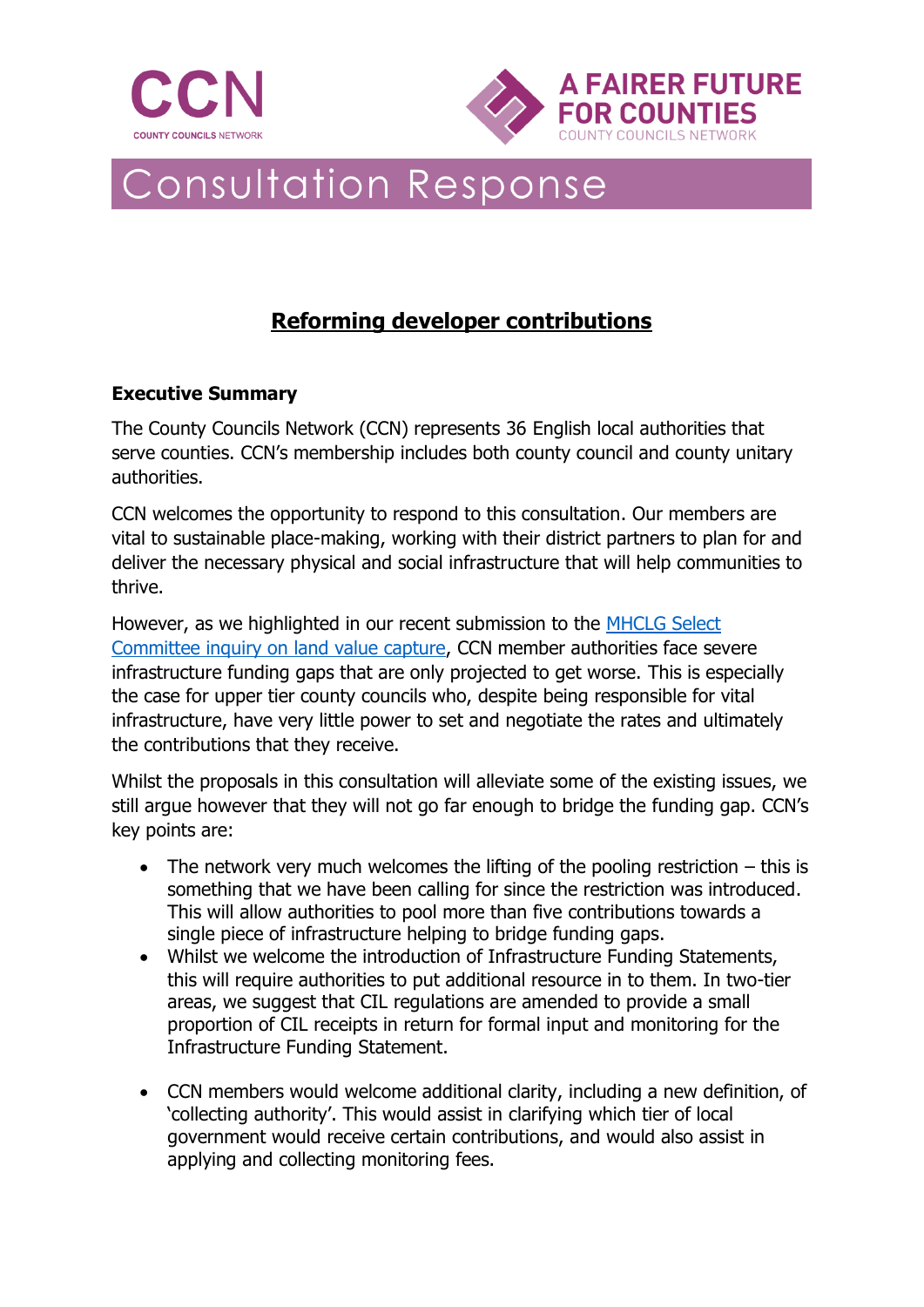# **About the County Councils Network**

The County Councils Network (CCN) represents 36 English local authorities that serve counties. CCN's membership includes both county council and county unitary authorities who serve over 25m people (47% of the population). CCN develops policy, shares best practice and makes representations to government on behalf of this significant proportion of the country outside of the big conurbations.

CCN is a member-led organisation which works on an inclusive and all-party basis and seeks to make representations to Government which can be supported by all member authorities. This submission has been developed in consultation with our county and county unitary authorities.

#### **The county context**

Whilst our upper tier county council members are not planning authorities, and therefore do not set or collect developer contributions, they do have an interest in the way the system operates. Our nine unitary members are planning authorities and experience to system entirely differently to county councils.

County councils are responsible for providing a range of social and physical infrastructure from schools to care facilities, to roads and ports. As previously mentioned, there are no statutory powers that require county councils to be at the negotiating table when individual contributions are being negotiated. As such, county councils are not in control of the funding they receive. In some cases, members have stated that the funds often do not filter through to their authority.

On the other hand, CCN's unitary authority members have the benefit of also being housing and planning authorities and are therefore able to plan strategically across county areas and join up planning housing, infrastructure and economic growth.

Our [recent report written in partnership with Catriona Riddell](https://www.countycouncilsnetwork.org.uk/download/1607/) demonstrated how county councils are embedded in the planning process, often preparing nonstatutory documents to assist local plan-making and ensure that development is sustainable. Some have established more formal working relationships with their district partners through establishing growth boards which ensures that plan making and decision taking is properly joined up.

CCN hopes that some of the recommendations outlined in this response will assist ensuring that developer contributions are more fairly distributed across the tiers of local government. We also hope that the newly proposed Infrastructure Funding Statements will see more joined-up working to agree infrastructure need and priorities and rate setting.

Our full response to the consultation is set out below, and we would also point the department to the individual responses from CCN's member councils.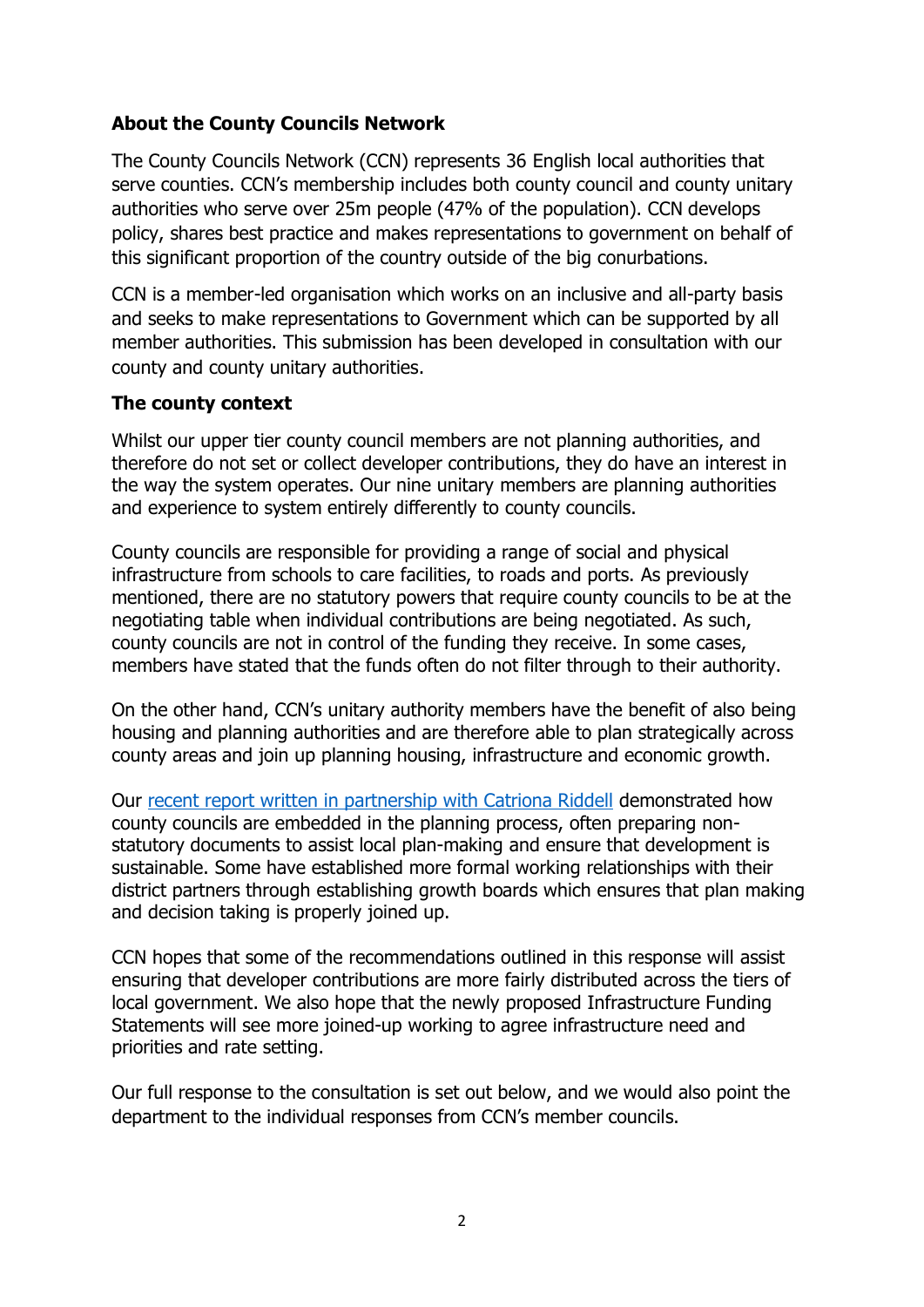# **Consultation questions**

#### **Question 1**

Are there any elements in regulation 3 which will prevent the Government achieving the policy intent?

No. We welcome the flexibility that this change would bring. Streamlining the process of amending and adopting charging schedules will make it easier for authorities to respond to market conditions.

However, this should not limit the opportunity for Charging Authorities to work with key infrastructure providers such as county councils. Any guidance that is published to support Charging Authorities in preparing charging schedules should encourage joint working across local government to ensure that rates are fair, and can support the range of infrastructure provided by both tiers of local government.

# **Question 2**

Are there any elements in regulations 4 and 12 which will prevent the Government achieving the policy intent?

CCN wholeheartedly welcomes the removal of the pooling restriction, as this has hampered infrastructure delivery, and urge that work is undertaken to ensure that this is lifted as soon as possible. This will bring additional certainty to the development process and will also give local authorities the flexibility to 'top-up' CIL receipts to deliver 'big-ticket' infrastructure.

# **Question 3**

Are there any elements in regulation 7 which will prevent the Government achieving the policy intent?

CCN members understand the rationale behind amending the regulations so that developers are not unfairly penalised when they may not be familiar with the requirements of the legislation. However, care needs to be taken to ensure that this does not lead to a situation where developers can 'game' the system and contributions that should have been paid are lost. We therefore suggest that the situation is monitored as the new regulations are implemented.

# **Question 4**

Are there any elements in regulation 13 which will prevent the Government achieving the policy intent?

CCN has no comments to make but would refer to responses submitted by our member authorities.

# **Question 5**

Are there any elements in regulation 6 which will prevent the Government achieving the policy intent?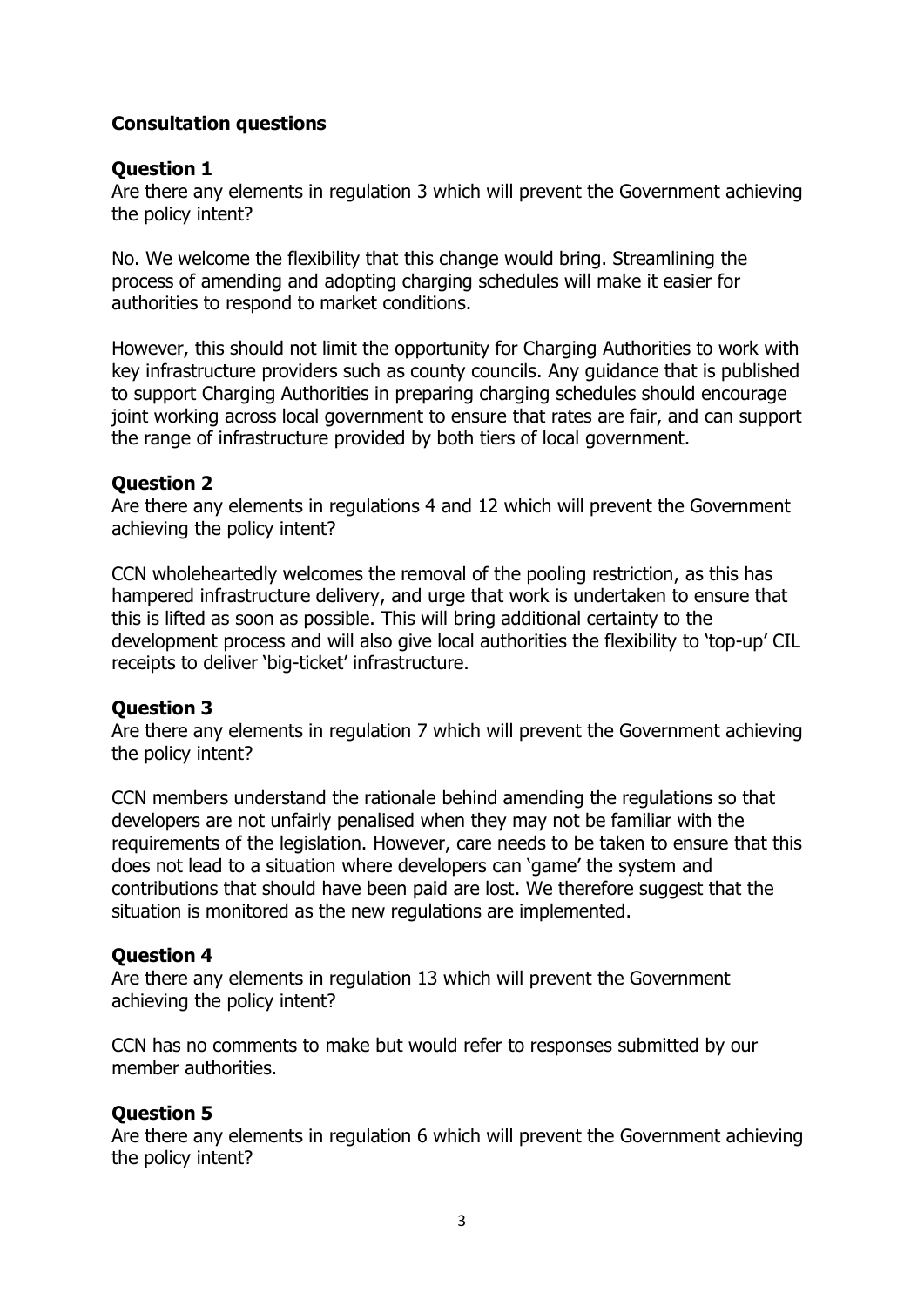CCN has no comments to make but would refer to responses submitted by our member authorities.

### **Question 6**

Are there any elements in regulation 5 which will prevent the Government achieving the policy intent?

No. This amendment will help to take account of local circumstances in property values.

#### **Question 7**

Do you have any further comments in relation to the Government's proposed approach to Community Infrastructure Levy indexation including, for residential development, the approach of using a smoothed index using local prices?

CCN has no comments to make but would refer to responses submitted by our member authorities.

#### **Question 8**

Are there any elements in regulation 10 which will prevent the Government achieving the policy intent?

CCN welcomes the introduction of Infrastructure Funding Statements (IFS) as this will improve transparency for developers, communities and authorities and allow for greater understanding of required infrastructure across the plan period. A yearly update will help to keep this current and up to date and respond to developments that have come forward, or that are in the pipeline.

In two tier areas, we believe that planning authorities should work with county councils to prepare and monitor IFS. This would have multiple benefits including building a full list of infrastructure requirements based on planning policy, and it would also help authorities in two-tier areas to discuss rate setting and distribution of contributions. This will hopefully result in a system that would give all authorities a fairer distribution of contributions across local government tiers. We also believe that the distribution of funds between upper and lower tier councils should be monitored as part of the data tools being prepared to support the production of IFS.

It is also important to note that the introduction of IFS will result in additional administrational burdens for our members. Whilst charging authorities can use a proportion of CIL receipts to cover administration, this would exclude county councils. We therefore suggest that a similar incentive currently offered to parish councils is offered to county councils whereby a small proportion of CIL funds are provided, such as 5%, to assist in covering the costs of inputting and monitoring activity for the IFS. This could easily be included in the regulations.

Our members have also mentioned that the regulations should clearly set out a definition of 'collecting authorities' along with a clear statement of how the regulations should apply in two-tier areas. As county councils are direct recipients of